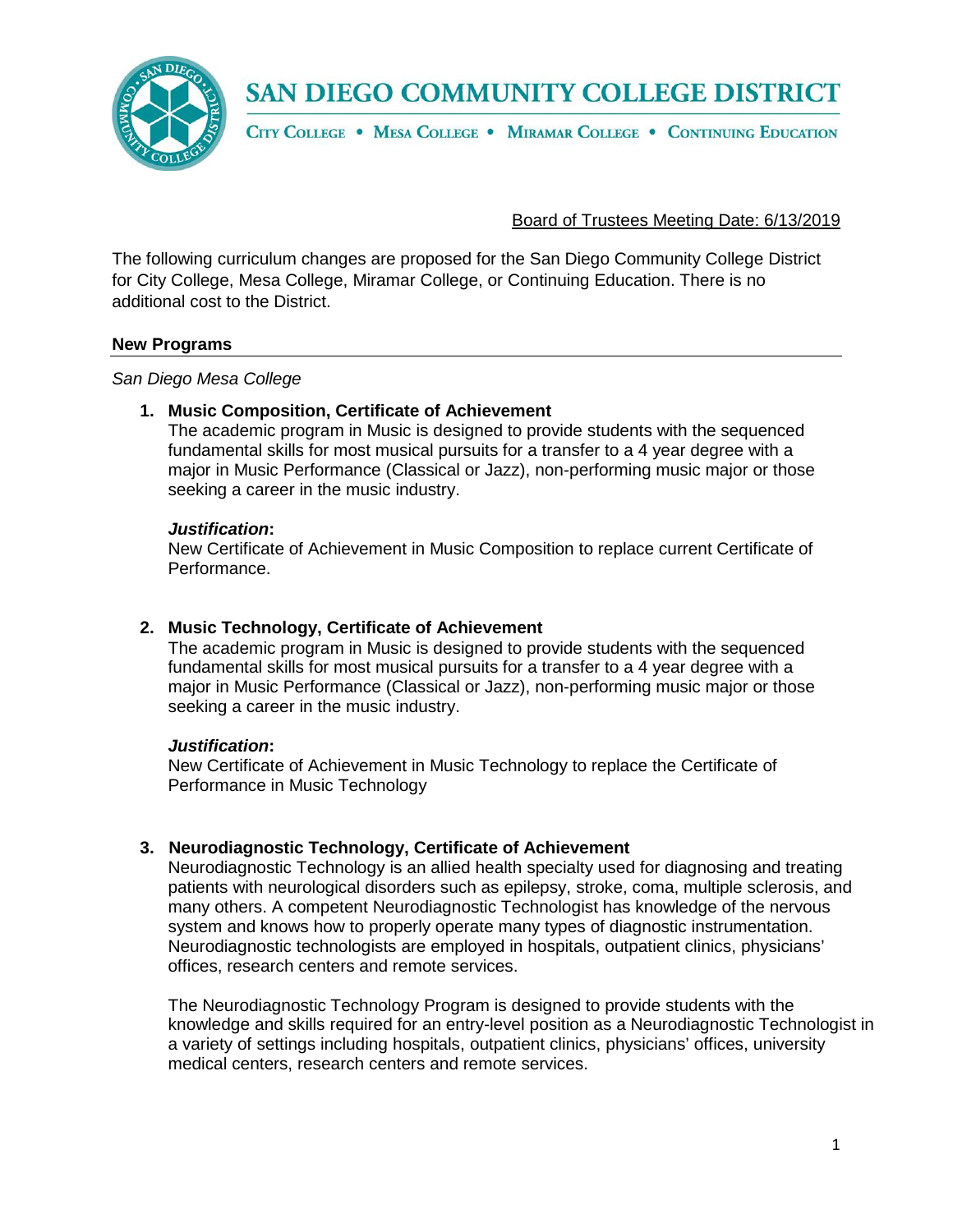

**SAN DIEGO COMMUNITY COLLEGE DISTRICT** 

CITY COLLEGE . MESA COLLEGE . MIRAMAR COLLEGE . CONTINUING EDUCATION

# *Justification***:**

New program developed with request from the San Diego healthcare community.

### **Labor Market Information (Career Education only):**

Table 1: Occupational Projection of Employment 2014 – 2024 in San Diego County

| <b>Occupation</b>                                            | Employment       |                  | <b>Employment Change</b> |         | <b>Annual Avg</b><br><b>Openings</b> |
|--------------------------------------------------------------|------------------|------------------|--------------------------|---------|--------------------------------------|
|                                                              | <b>Estimated</b> | <b>Projected</b> | <b>Number</b>            | Percent |                                      |
| <b>Health Technologists and Technicians</b><br>(SOC 29-2099) | 1,140            | 1,310            | 170                      | 14.9    | 110                                  |

Source[: http://www.labormarketinfo.edd.ca.gov/cgi/databrowsing/occExplorerQSSelection.asp?](http://www.labormarketinfo.edd.ca.gov/cgi/databrowsing/occExplorerQSSelection.asp)

### **4. Neurodiagnostic Technology, Associate of Science Degree**

Neurodiagnostic Technology is an allied health specialty used for diagnosing and treating patients with neurological disorders such as epilepsy, stroke, coma, multiple sclerosis, and many others. A competent Neurodiagnostic Technologist has knowledge of the nervous system and knows how to properly operate many types of diagnostic instrumentation. Neurodiagnostic technologists are employed in hospitals, outpatient clinics, physicians' offices, research centers and remote services.

The Neurodiagnostic Technology Program is designed to provide students with the knowledge and skills required for an entry-level position as a Neurodiagnostic Technologist in a variety of settings including hospitals, outpatient clinics, physicians' offices, university medical centers, research centers and remote services.

### *Justification***:**

New program developed with request from the San Diego healthcare community.

### **Labor Market Information (Career Education only):**

| <b>Occupation</b>                                            |                  | Employment |               | <b>Employment Change</b> |     |
|--------------------------------------------------------------|------------------|------------|---------------|--------------------------|-----|
|                                                              | <b>Estimated</b> | Projected  | <b>Number</b> | Percent                  |     |
| <b>Health Technologists and Technicians</b><br>(SOC 29-2099) | 1.140            | 1,310      | 170           | 14.9                     | 110 |

Table 2: Occupational Projection of Employment 2014 – 2024 in San Diego County

Source[: http://www.labormarketinfo.edd.ca.gov/cgi/databrowsing/occExplorerQSSelection.asp?](http://www.labormarketinfo.edd.ca.gov/cgi/databrowsing/occExplorerQSSelection.asp)

### **Program Revisions**

*San Diego Mesa College*

1. Fermentation Management, Certificate of Achievement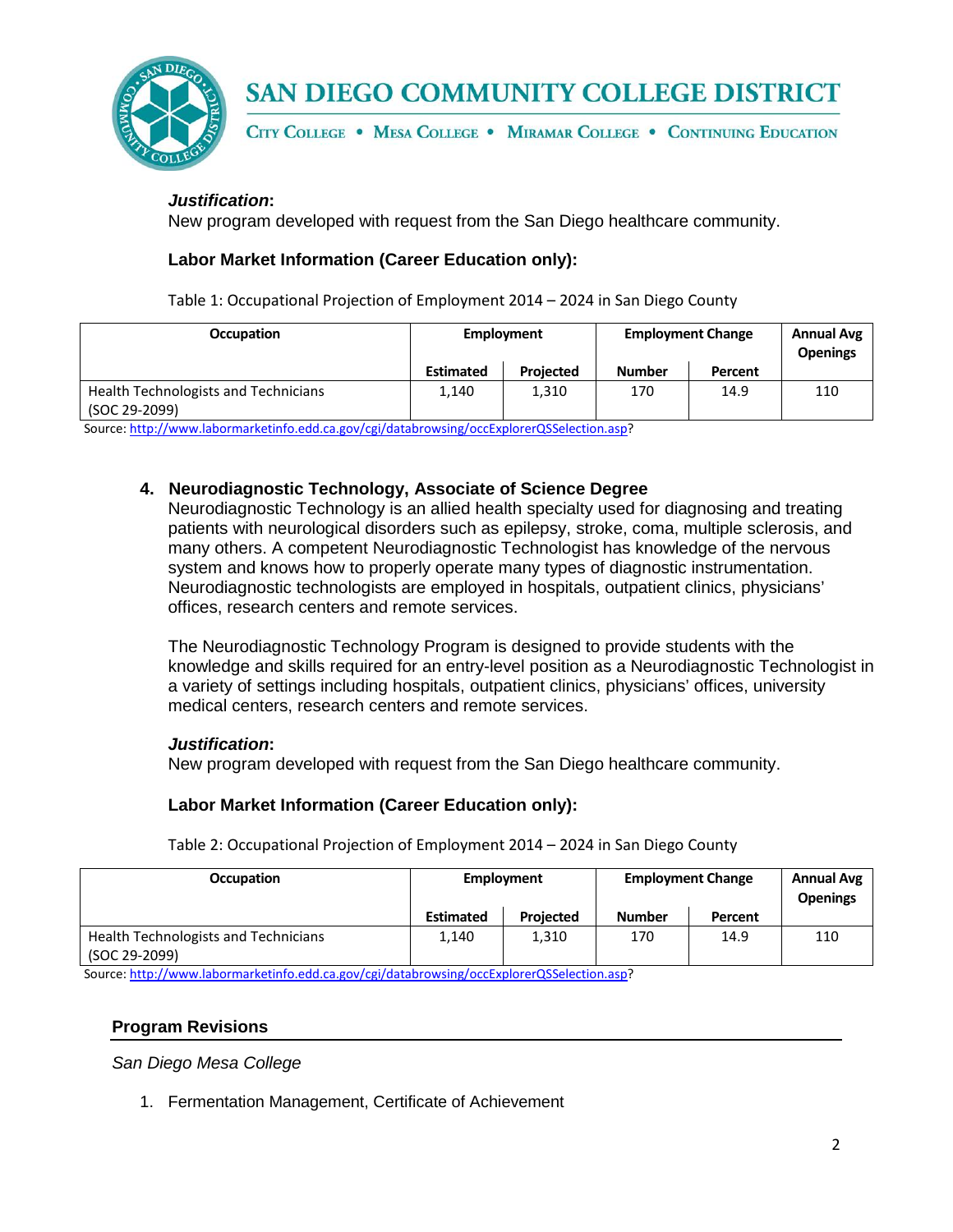

# SAN DIEGO COMMUNITY COLLEGE DISTRICT

CITY COLLEGE . MESA COLLEGE . MIRAMAR COLLEGE . CONTINUING EDUCATION

# **Changes**

- i. Remove HOSP 120 from Courses Required for the Major
- ii. Add HOSP 121 to Courses Required for the Major

### *San Diego Miramar College*

1. Biotechnology, Certificate of Achievement

# Changes<br>i. A

- Add BIOL 107 to Courses Required for the Major
- 2. Biotechnology, Associate of Science Degree
	- **Changes** 
		- i. Remove BIOL 205, CHEM 200, CHEM 200L, CHEM 201, CHEM 201L, and CISC 181 from Courses Required for the Major
		- ii. Add BIOL 136, CBTE 140, CBTE 143, CHEM 152, CHEM 152L, COMS 135, COMS 103 to Courses Required for the Major
		- iii. Remove PHYS 180A, PHYS 180B, PHYS 181A, and PHYS 181B from Restricted Electives

| <b>New Courses</b>                                                                                                                                                                                                                                                                                                                                                                                                                                                                                                                                                                                                                                                                                                                    | Units                                                                                                                                                                                                                          |
|---------------------------------------------------------------------------------------------------------------------------------------------------------------------------------------------------------------------------------------------------------------------------------------------------------------------------------------------------------------------------------------------------------------------------------------------------------------------------------------------------------------------------------------------------------------------------------------------------------------------------------------------------------------------------------------------------------------------------------------|--------------------------------------------------------------------------------------------------------------------------------------------------------------------------------------------------------------------------------|
| San Diego City College                                                                                                                                                                                                                                                                                                                                                                                                                                                                                                                                                                                                                                                                                                                |                                                                                                                                                                                                                                |
| 1. EGEE-78 Solar Electric Systems<br>2. EGEE-80 Energy Storage<br>3. ENGL-13B Academic Writing Skills II                                                                                                                                                                                                                                                                                                                                                                                                                                                                                                                                                                                                                              | 3.0 units<br>3.0 units<br>$1.0 \text{ unit}$                                                                                                                                                                                   |
| San Diego Mesa College                                                                                                                                                                                                                                                                                                                                                                                                                                                                                                                                                                                                                                                                                                                |                                                                                                                                                                                                                                |
| 1. HIST-205 Methodology and Practice in History<br>2. NDTE-101 Basic Electroencephalography<br>3. NDTE-121 Neurodiagnostic Lab Practice<br>4. NDTE-131 Advanced Electroencephalography<br>5. NDTE-133 Introduction to Neuroanatomy and Neurophysiology<br>6. NDTE-135 EEG Record Review<br>7. NDTE-140 Directed Clinical Practice I<br>8. NDTE-150 Directed Clinical Practice II<br>9. NDTE-201 Evoked Potentials<br>10. NDTE-203 Neurologic Disorders<br>11. NDTE-206 Introduction to Transcranial Doppler<br>12. NDTE-209 Introduction to Nerve Conduction Velocity<br>13. NDTE-220 Polysomnography Basics<br>14. NDTE-223 Introduction to Intraoperative Monitoring<br>15. NDTE-226 Microcomputer Applications in Neurodiagnostics | 3.0 units<br>5.0 units<br>$0.5$ units<br>4.0 units<br>3.0 units<br>2.5 units<br>5.0 units<br>$5.0$ units<br>4.0 units<br>3.0 units<br>$1.0 \text{ unit}$<br>$1.0 \text{ unit}$<br>$1.0 \text{ unit}$<br>2.0 units<br>2.0 units |